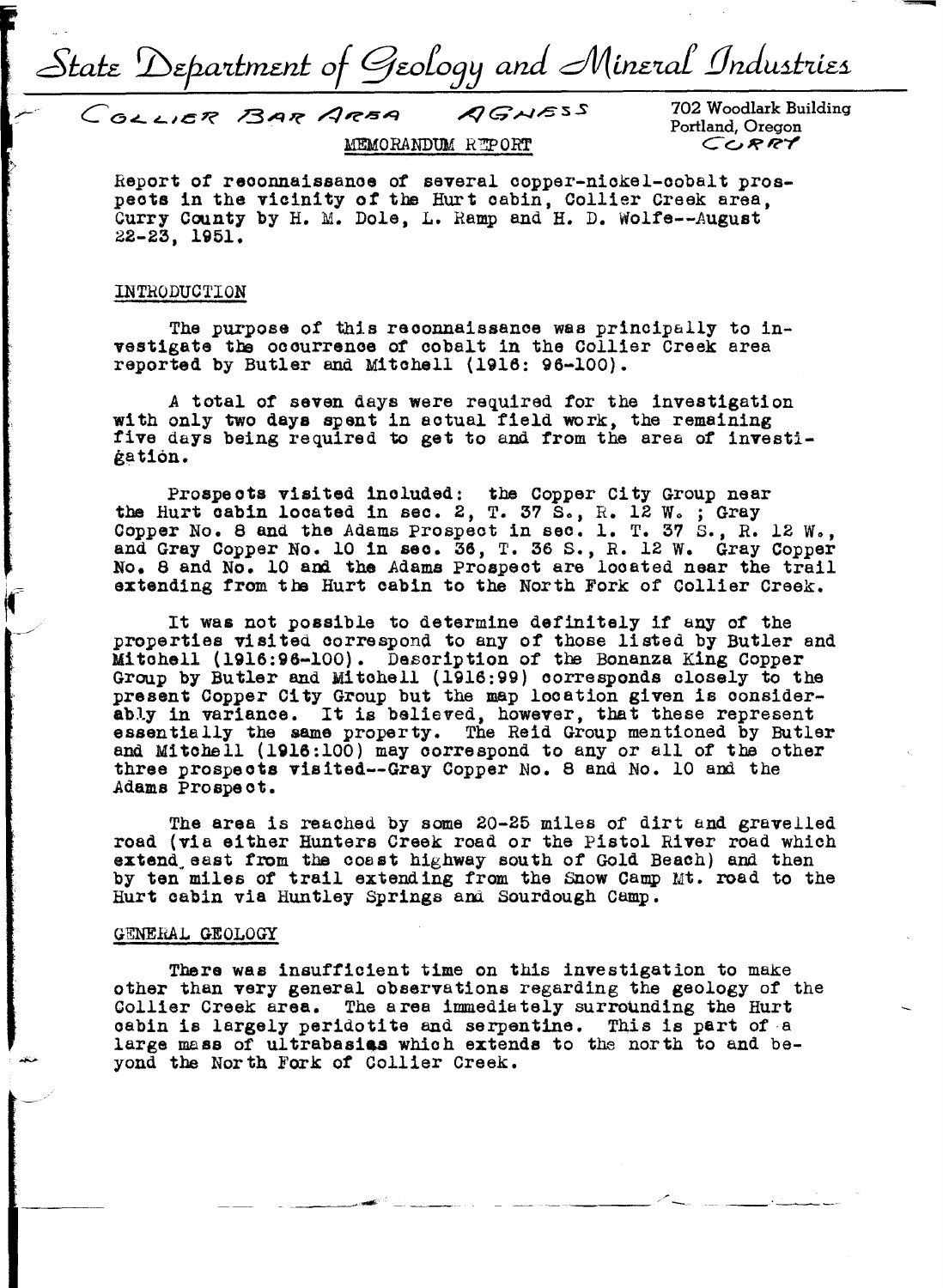Sandstone, shale and chert were noted in the area a short distance west of the Hurt cabin and extending west to the vicinity of Saddle Mt. Butler and Mitchell (1916) mapped this as part of the Dothan formation. In the area along the main branch of Collier Creek east of the Hurt cabin they have mapped a body of gneiss, termed the Craggy Gneiss. They proposed that it is a metamorphosed phase of the adjacent Dothan formation.

All prospects examined occur within the ultrabasics in serpentine shear zones. The deposits examined consist of pods or lenses, largely composed of magnetite with associated copper minerals. Cobalt cocurring as erythrite is present in some deposits but in relatively minor amounts.

Butler and Mitchell (1916:54-59) in describing this type of deposit and the related shear-zones in Curry County report as follows:

" 'Boulder' or float deposits. These constitute the most interesting and, probably the most important deposits of copper in Curry county, and are so unusual in many of their features as to deserve somewhat extended description.

The first peculiarity to be noted is that the deposits are confined to serpentine, or to peridotites or allied ultrabasic rocks which have been almost completely altered to serpentine. While copper deposits in such materials are not unknown they are so rare as to make this association in itself a feature of rather unusual interest.

The second point worthy of consideration is the unusual mode of cocurrence of the ore, as it is found in more or less boulder-like or lenticular masses which are usually unsystem-These inatically distributed throughout the serpentine. dividual masses vary from a few ounces to several tons in weight, and commonly appear to be absolutely unconnected by The ore (described later) resists stringers or anything else. weathering to a notable degree, although exposed portions are sometimes partially converted to limonite, and of ten outcrops prominently so as to have the appearance of rounded fragments which have broken off from some higher deposit of great size. and have rolled down to their present position. In fact, practically all the prospectors with whom there was opportunity to talk were of the opinion that these masses are merely float, and that, when the mother lode is discovered. it will be found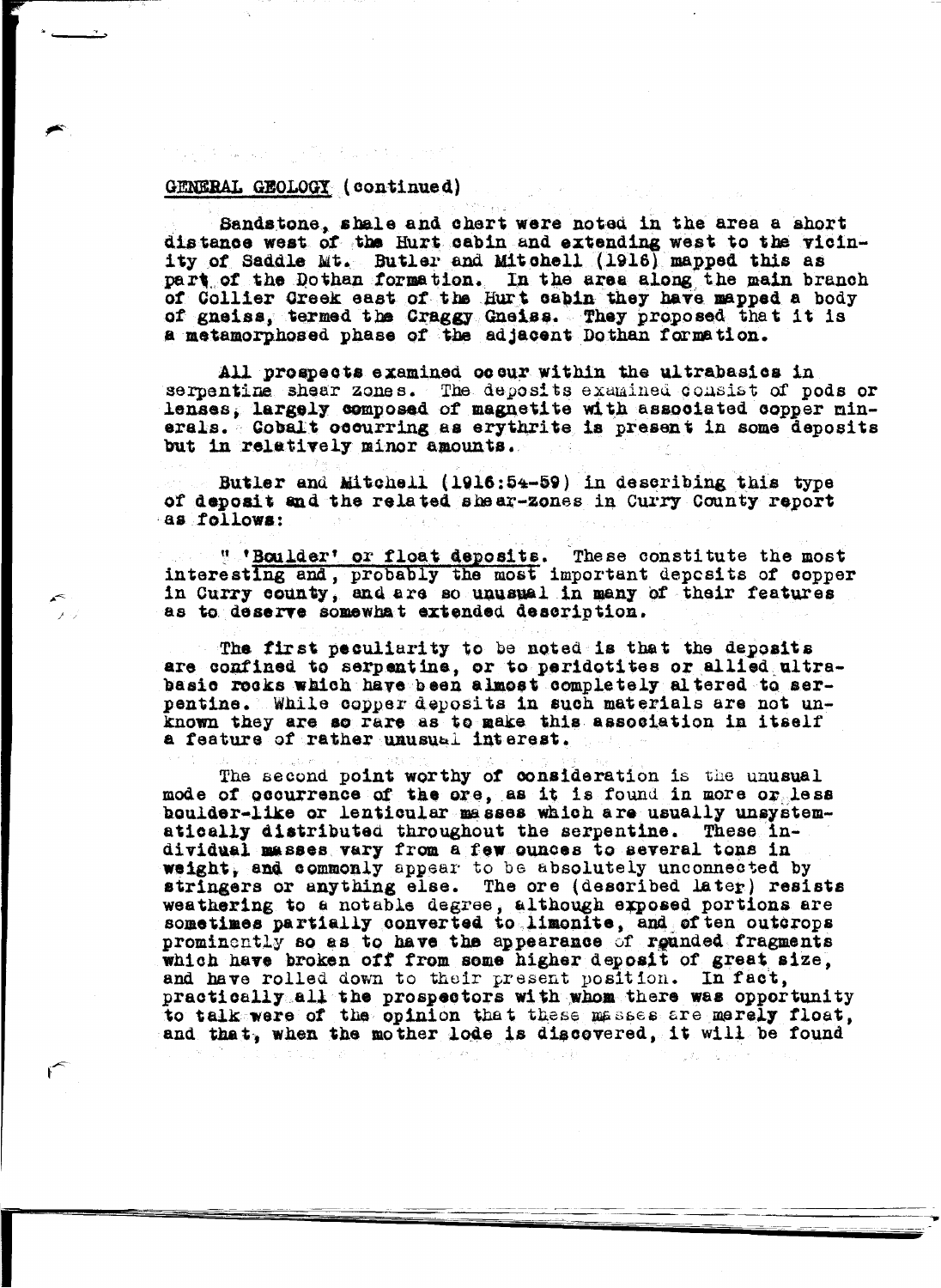to be a very large and rich vein of some kind. A little investigation in the field sufficed, however, to prove conclusive-<br>ly that each mass of ore is in place in the serpentine. Although<br>this rock is sometimes more or less sheared and softened around the ore bodies, the ore minerals are usually confined to the nodular masses of ore themselves. In some places these little bodiss of ore are comparatively close together, while in others they are widely separated, and often there seems little or no system in their distribution or magnitude.

The third unusual feature shown by these deposits relates<br>to the nature of the minerals found in them. These consist mainly of magnetite (magnetic oxide of iron), which is often rather coarsely crystalline. Cavities frequently show the typical ostahedral orystallization of this mineral, but, in at least one locality, the crystals are cubical. Associated with magnetite, are copper minerals of various kinds of which one of the commonest is chalcocite (sulphide of copper). This mineral has an unusually high luster, is notably sectile, and differs from the ordinary type of chalcocite in that the prismatic cleavage is uncommonly distinct.

. Other minerals usually present in greater or less abundance are cuprite (red oxide of copper), bornite (a sulphide of copper and iron, which has a brownish color when untarnished), and native copper which is sometimes present in nodular masses weighing several pounds. Less frequently are found malachite (green carbonate of copper), azurite (blue carbonate of copper), chrysocolla (blue silicate of copper), tenorite ? (black oxide of copper), and erythrite (pinkish hydrous arsenate of cobalt). Occasionally thin erusts or films of a bright green chromium mineral of uncertain nature are also present.

In one or two localities, notably in the McKinley group east of Gold Beach, chalcopyrite (sulphide of iron and copper) and pyrrhotite (mono-sulphide of iron) constitute the bulk of the sulphide minerals. Not infrequently chromite replaces the magnetite to varying extent.

Practically no quartz or calcite, and little or no pyrite or other minerals common in ordinary vein deposits are present. In fact, the only gangue in the ore bodies is magnetite, chromite, or one or more of the other minerals already mentioned.

Mr. Frank Berry, of Agness, who has done considerable work on this material, expressed the conviction that the copper ores are always overlain with the magnetite or chromite. It is hard to explain such an occurrence, although it is true that the re-

 $\label{eq:2.1} \frac{1}{\sqrt{2}}\sum_{i=1}^n\frac{1}{\sqrt{2}}\left(\frac{1}{\sqrt{2}}\right)^2\left(\frac{1}{\sqrt{2}}\right)^2\left(\frac{1}{\sqrt{2}}\right)^2\left(\frac{1}{\sqrt{2}}\right)^2.$ 

 $\label{eq:3} \mathcal{F} = \mathcal{F}(\mathcal{F} \times \mathcal{F} \times \mathcal{F} \times \mathcal{F} \times \mathcal{F})$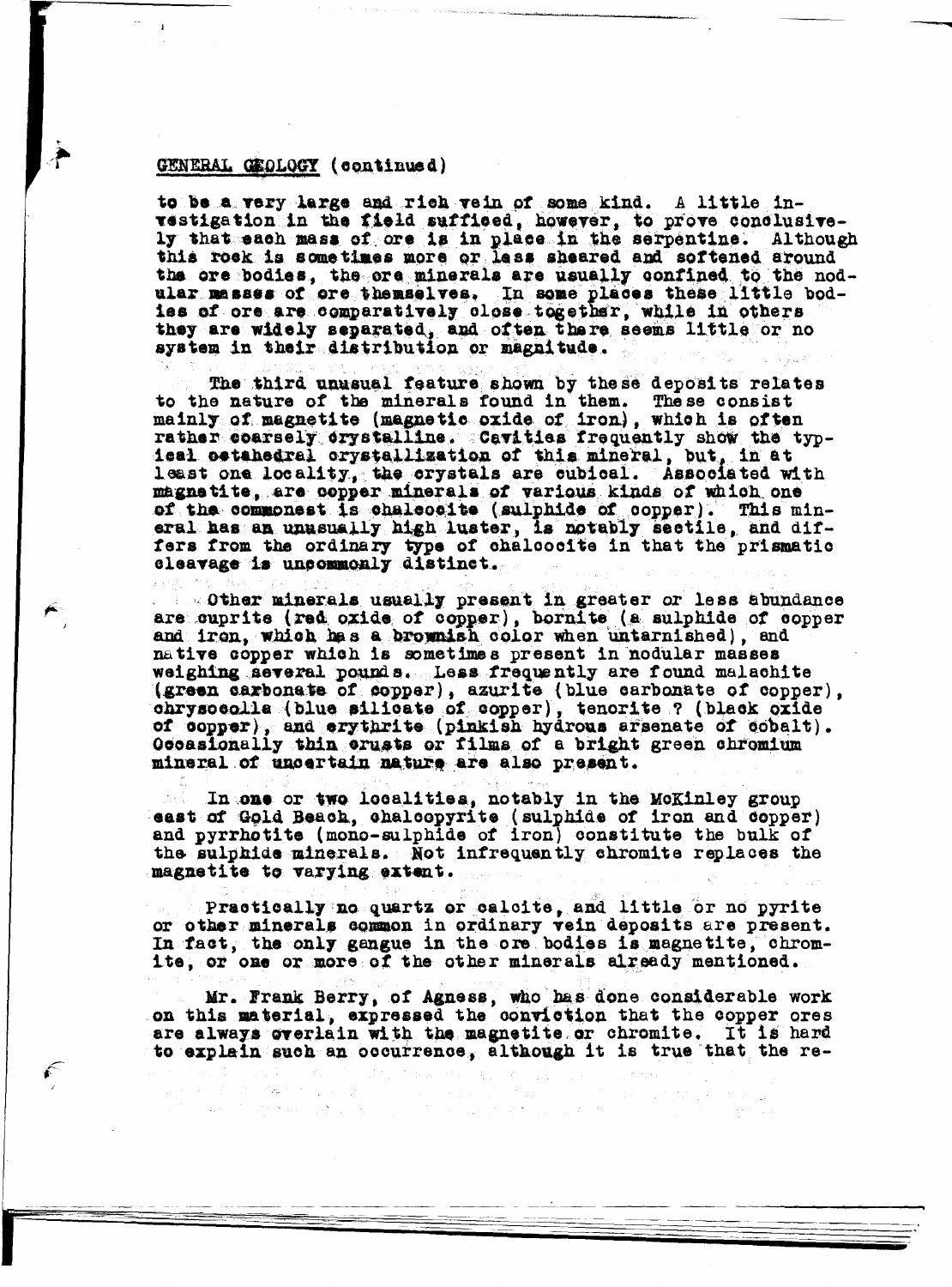r

lationshipa seen in the field seem to substantiate this theory. It may **be** that the magnetite or chromite originally formed a core around which the sulphide minerals were deposited, and that the relative ease with which these may be disintegrated and leached away when exposed on the surface of the ground accounts for the fact that the core of magnetite or chromite is the material usually exposed. Unfortunately, most of the ore bodies examined bad been so out up or so largely removed by mining operations as to make it impossible to prove or disprove this hypothesis without the expenditure *ot* more time and labor than could be given to the problem.  $\ldots$ .

"Shear-zones in serpentine. In most of the serpentine areas which contain the boulder-like masses of ore already described, there also occur zones of copper-impregnated serpentine, locally called veins. in these the ore minerals are confined to the joints and slips everywhere plentiful in the serpentine, but which appear to be especially numerous at the points where the copper mineralization is most pronounced.

Surface exposures usually show no copper minerals except-<br>ing malachite (carbonate of copper) and chrysocolla (hydrous silicate of copper), but the presence of considerable limonite (hydrous oxide of iron) at some points indicates that the original minerals were sulphides of copper and iron.

The ore resulting from such impregnation as Just described is very low-grade, at least where oxidized, but these deposits are of interest since they seem to be the loci of an unusually large number of boulder deposits of the type already described. While the latter are not by any means confined to such shearzones, in some localities they are so closely connected therewith as to make it appear possible tbat the systematic development of these zones will expose a sufficiently large number of boulder deposits to make mining profitable.

An interesting feature of the type of deposit under consideration is their common presence parallel and in close proximity to dikes of daoite-porphyry. This suggests that the copper-bearing solutions have come directly from the daciteporphyry after the serpentinization of the basic rocks into which they have been intruded, or that they have risen along the dacite-porphyry contact and spread into the adjacent sheared serpentine. They may have oome from the same magma resered serpentine. They may have come from the same magna reser-<br>voir as did the dacite-porphyry. It has been suggested that the shear-zone deposits represent contact deposits originally of quite ditterent types, which were later changed to their present condition as a result of the serpentinization process. The fact that the fragments of serpentine between the films of copper minerals do not themselves appear to be cupriferous, makes it appear unlikely that any considerable metamorphism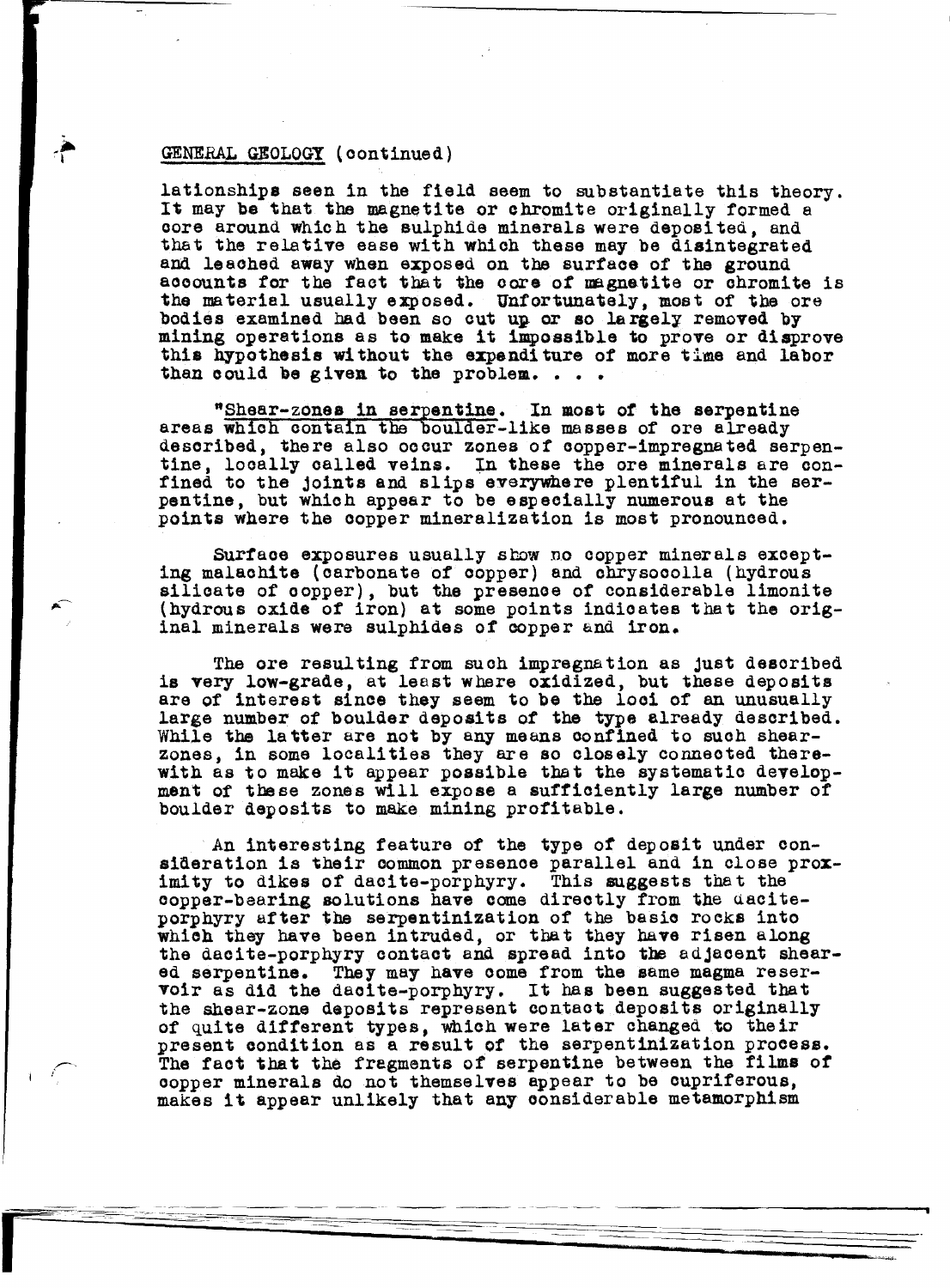# Shear-zones in serpentine (continued)

has occurred after the introduction of the copper minerals; and the small size of some of the dacite-porphyry dikes mitigates against the theory that the mineralizing solutions were expelled directly from them during solidification. As some decidedly sheared zones of serpentine in the neighborhood of boulder deposits show no copper stains, and as it is difficult<br>to understand how serpentinization could produce two such distinetly different types of deposits as the boulders and shearzones, it seems most likely that the ore solutions have risen along the dacite-porphyry and spread into the adjacent sheared serpentine."

#### DESCRIPTION OF PROSPECTS

Copper City Group (Cu, Ni, Co)

Old name: Bonanza King Copper Group

Owner: J. B. Myers, Gold Beach, Oregon

Area: 6 lode claims

Location: All claims are mear the Hurt cabin with the main workings being located some 700-800 feet southwest of the cabin (see attached sketch map).

History: According to Butler and Mitchell (1916:99) the Bonanza King Group consisted of three claims in 1916 owned by E. G. Hurt of Agness. He purchased one, the Bonanza King, of W. W.<br>Whitton, in 1898, and the second, the Bonanza King extension, in 1912 from R. J. Canfield. A third claim, the Spotted Faun, was located by Hurt in 1912.

The ownership and the name has apparently changed several times since then.

The only reported production was described by Butler and Mitchell (1916:53-54) as follows:

"Mr. E. G. Hurt, of Agness, was interviewed upon the arrival of the party at that point. He claimed that Dr. T. R. Hines took 45 tons of copper ore from Hurt's copper properties near Collier creek, and shipped it to San Francisco in 1908. The ore is said to have been brought to Agness on pack-horses.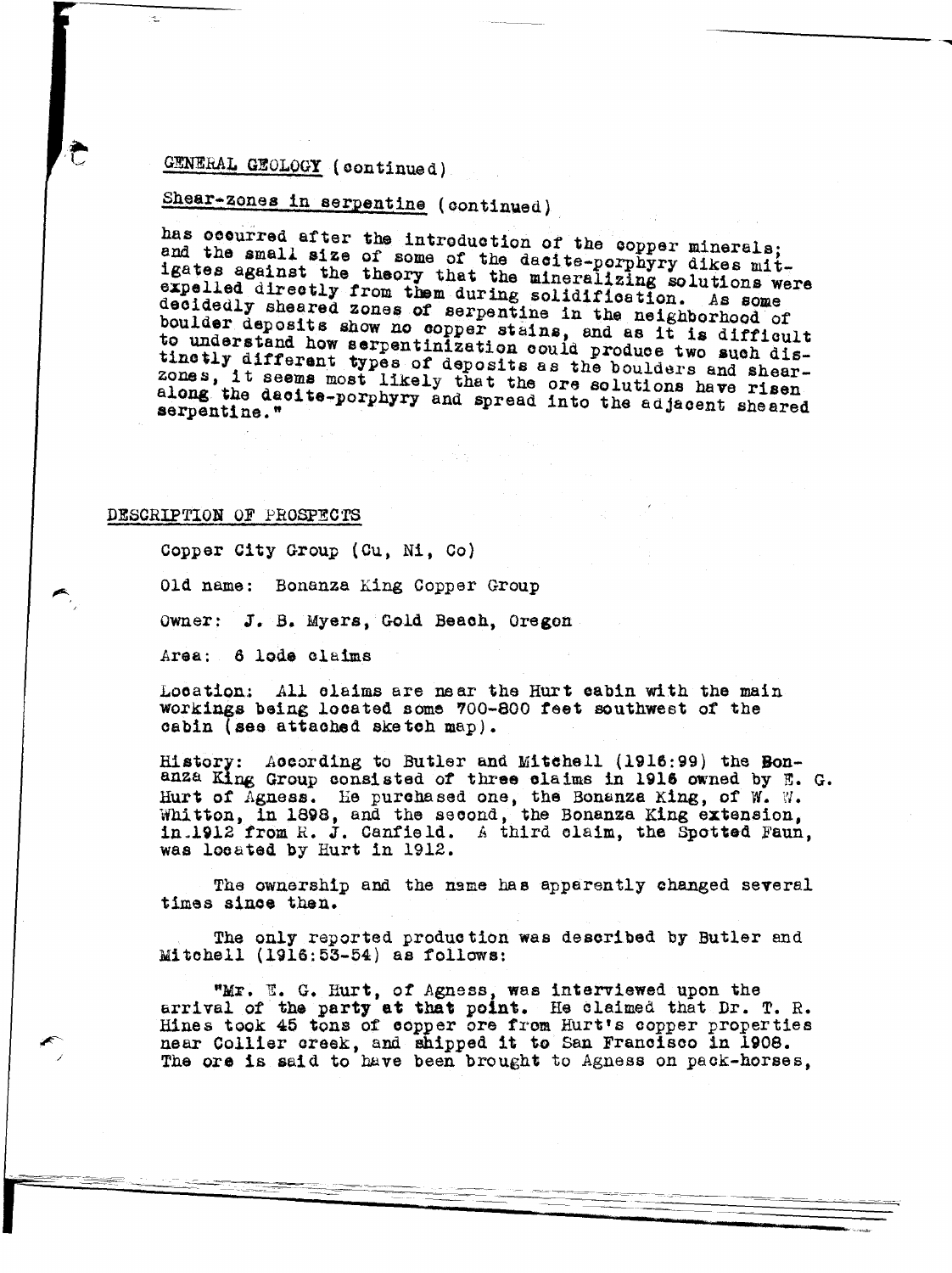#### DESCRIPTION OF PROSPECTS (continued)

oarried to Gold Beaoh 1n small boats, and then shipped by water to San Francisco. No information oonoerning the outcome or this venture was obtainable as Dr. Hines was never heard from after taking out the ore. It is claimed, however, that 2,700 pounds of the ore, which happened to be left in Agness. was shipped by Mr. Ed. Miller in order to secure reimbursement for packing expenses incurred; and that it paid the cost of shipment and treatment, and yielded a net profit of \$45. It is said that this ore consisted chiefly of bornite, but contained some native oopper."

#### Geology and Development:

Development work consists of numerous open outs, three short adits, two of which are partially or completely caved and two shafts, also partially caved. See accompanying sketch map. Apparently most of this work was done during the early 1900's with very little development having been done since that time.

Butler and Mitchell (1916:99-100) reported on the property as tollows:

"Lode 21. Bonanza King copper group.... Two tunnels, one 60 and the other 48 feet long, were driven on the property, which was elso opened up by means of 8 open outs and shafts. Although work was done as late as 1914, all of the openings have so badly caved as to make it impossible to secure accurate data coneerning the deposits. From what observations it was possible to make, they appeared to be largely of the boulder type, although one or more mineralized shear-zones may also be present. In several cases a little moderately deep development In several cases a little moderately deep development has gone under the ore into seemingly barren serpentine, bearing out the conolusion that most of the deposits are of the boulder type. Hurt claims that it was ore on the various dumps of this group which was taken by Dr. T. R. Uines, heretofore mentioned.

The principal ore mineral is undoubtedly ohalooeite or copper glanoe (sulphide or copper), although considerable cuprite (red oxide of copper) and native copper are also present. Magnetite (magnetic oxide of iron) seems to have been invariably asaooiated with the copper ores, and it is claimed that this mineral itself carries copper in every case. This is borne out by the tact that a specimen or seemingly pure magnetite from tba Copper King tunnel on the Collier creek group proved to contain 50.05 per cent iron, 2.43 per cent oopper, and no sulphur, phosphorous, titanium, or arsenic.

Where the copper ores outcrop on the surface, they have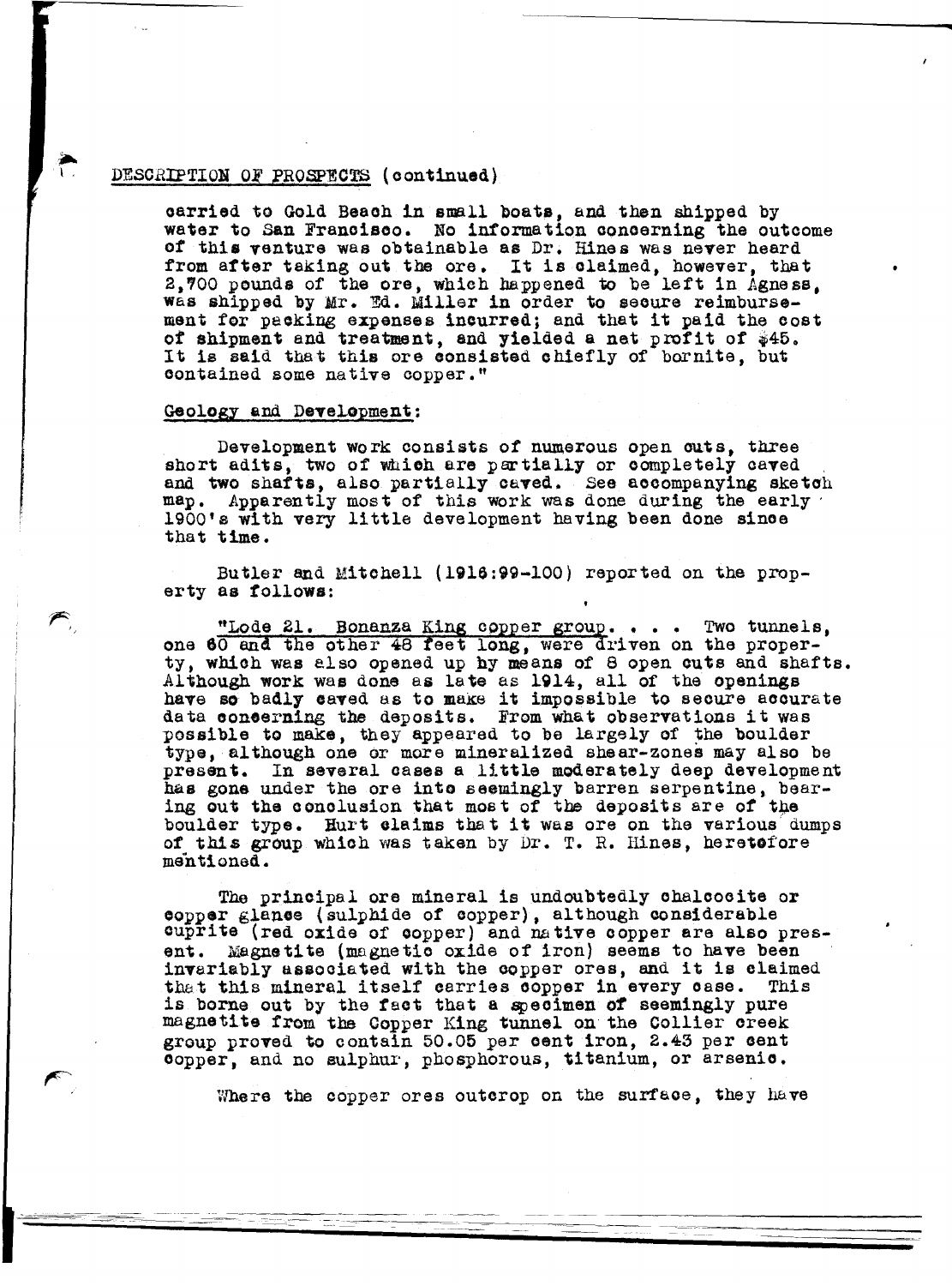#### Geology and Development (continued)

 $\leftarrow$ 

been oxidized to malachite (green carbonate of copper) and azurite (blue carbonate of copper). Occasionally a little erythrite (pink arsenate of cobalt) is also present. These erythrite (pink arsenate of cobalt) is also present. substances are said to give place to chalcocite, cuprite, and native copper a few feet from the surface in every case. Some of the ore still on the dumps is ayparently very rioh, and a general sample of such material from a number of points on the Bonanza King group yielded 20.137 per oent copper, .06 oz. gold, and  $.12$  oz. silver per ton."...

The workings shown on the aooompanying sketch map are grouped in three separate locations: The first group (points A-B-C-D-E-F-G on tbe map) is located about 700-800 **feet** southwest of the Hurt cabin; the second group (points H and I) is located about 700 feet south of the cabin; and the third group (points J &nd K) is 1008.tad about 700-800 feet southeast of the cabin.

The first group is said to be the source of the 45 tons of ore reported to have been shipped from the Bonanza King olaims in 1908 (Butler and Mitchell 1916:53}. Workings of this group shown on the sketch map are described below.

Point A, shaft in sheared serpentine, caved but reopen-<br>ed to 15 foot depth. Point B, adit reported to be 60 feet in length and to extend to about under the shaft at point  $\frac{1}{2}$ . There are a few tons of ore on the dump composed largely of magnetite with noteable amounts of chalcocite, malachite, azurite and erythrite. Two assay samples (2A and 2B) were taken of this ore. Point C, open out 10 feet wide, 5 to 10 feet deep and 50 feet long in sheared serpentine. Point D, open out 30 feet long and a 15 foot adit entirely in sheared serpentine. The shear planes are nearly vertical and show a strike N. 35° E. In places there is considerable malachite strike N. 30 E. In places there is considerable malachite<br>present. Point E, caved shaft reported to be 20 feet deep. Dump shows considerable limonite with some magnetite and malachite. Northwest of the shaft about 15 feet, a serpentine outcrop shows a strike of N  $10^{\circ}$  W and a dip of  $40^{\circ}$  to the northeast. Point  $F$ , caved shaft reported to be about 40 feet deep extending to adit below, and an open cut 15 feet long, 10 feet wide and 5 to 10 feet deep, exposing limonite gossan with some magnetite and malachite. The gossan body trends N. 25<sup>0</sup> E. Heavy gossan float continues north of the cut a few feet, then ends abruptly. One assay sample (No. 1) was taken of the gossan. Point G, adit reported to be 70 feet long, now caved at 40 feet.back. The adit is entirely in serpentine, generally massive, but with some fractures which strike east. There is some malachite staining along the west wall at the portal.

-----=- - --~~ --

~-- ~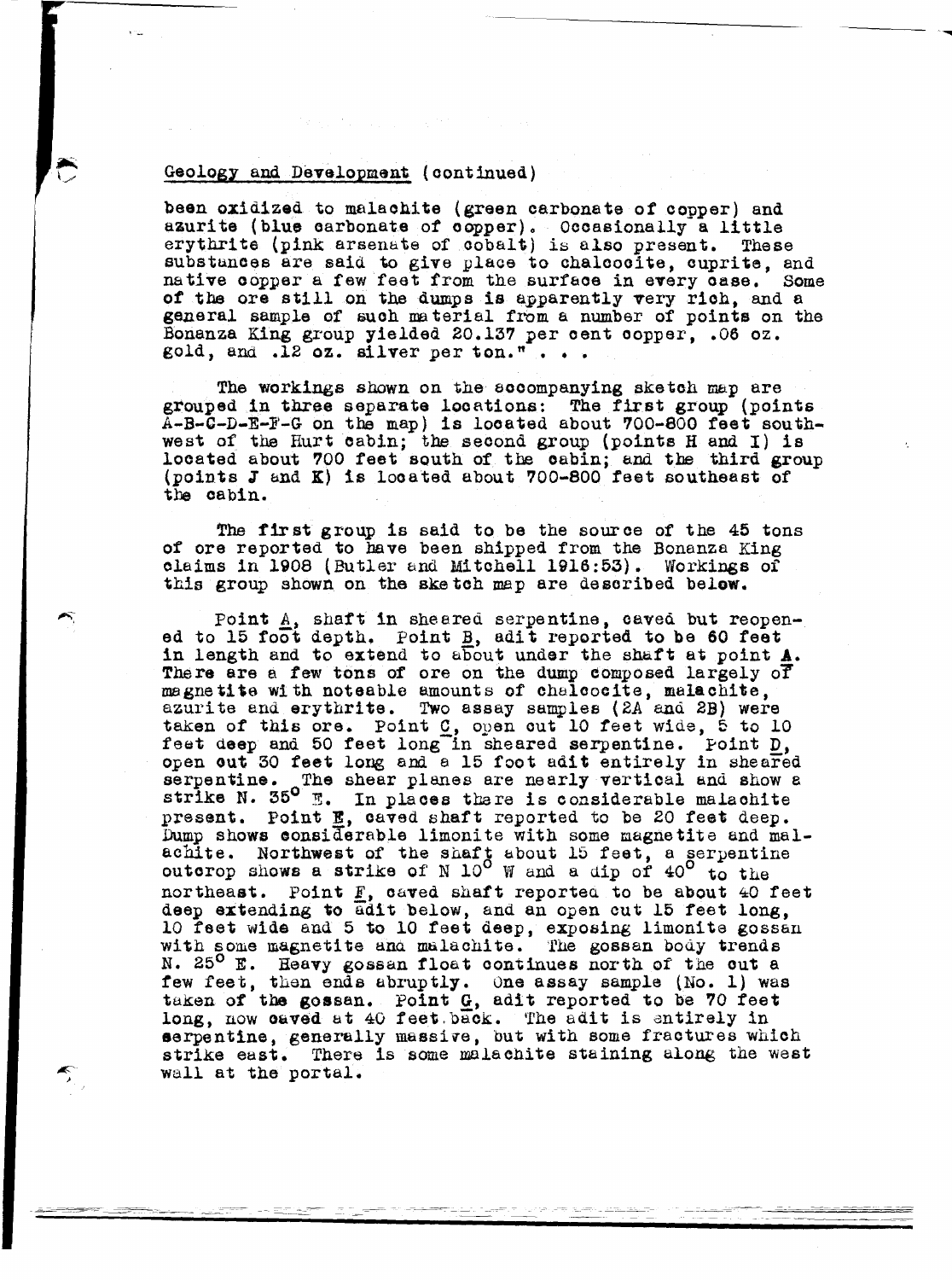#### Geology and Development (continued)

Workings of the second group are as follows. Point H, shallow open out 10 feet long in serpentine showing malachite staining along fracture planes. Point I, two parallel open cuts which trend N.  $55^{\circ}$  W. West out exposes sheared serpentine with a minor amount of malachite. East out is 20 feet long, 6 feet wide and 30 feet deep at the face. A lens of magnetite 2 inches wide and 6 inches long is exposed along the northeast wall. It contains some chalcocite, azurite and malachite. Ore on the dump is magnetite with chalcocite, malachite and erythrite.

Workings of the third group are as follows. Point *J<sub>1</sub>* two parallel open outs which trend north, each 6 feet wide, 15 feet long and 15 feet **deep** at the face. These outs expose a zone of gossan 6-8 **feet wide** in serpentine. The zone strikes east and dips 70° N. Blocks *ot* massive sulphides appear in the gossan. Disseminated light gray sulphides with erythr1 te appear in places in the gossan. Two assay samples (Nos. 3 and 4) were taken from the gossan zone in the west out. Point K, open out <sup>30</sup>feet long and 8 feet **wide** exposing sheared serpentine and <sup>a</sup> 3 foot zone of gossan. Ore on the dump contains magnetite. gossan, erythrite and malachite.

Description and assay results ot samples taken at the Copper City Group. Location of samples is shown on the accompanying sketch map of the workings;

| sketch map of the workings: |                                                                                            |                  |                  |       |       |       |
|-----------------------------|--------------------------------------------------------------------------------------------|------------------|------------------|-------|-------|-------|
| Sample No.                  | Description                                                                                | Au               | Ag               | Co    | N1    | Cu    |
| $(1)$ P-11962               | 10 foot chip<br>sample across<br>gossan body                                               | N11              | $QZ.$ /T<br>0.70 | 0.10% | 0.10% |       |
| $(2A) P-11960$              | general grab<br>sample of dump                                                             | N11              | $oz.$ /T<br>0.30 | 0.50% | 0.50% | 5.10% |
| $(2B)$ P-11961              | picked sample<br>from dump show-<br>ing considerable<br>erythrite                          |                  |                  |       | 0.50% |       |
| $(3)$ P-11963               | grab sample of<br>massive sul-<br>phides in goss-<br>an.                                   | oz./T<br>0.20    | Nil              | 0.20% |       | 4.20% |
| $(4)$ P-11964               | picked sample of<br>gossan with dis-<br>seminated light<br>gray sulphides<br>and erythrite | $0Z.$ /T<br>0.28 | Tr               | 0.10% | 2.00% | Tr.   |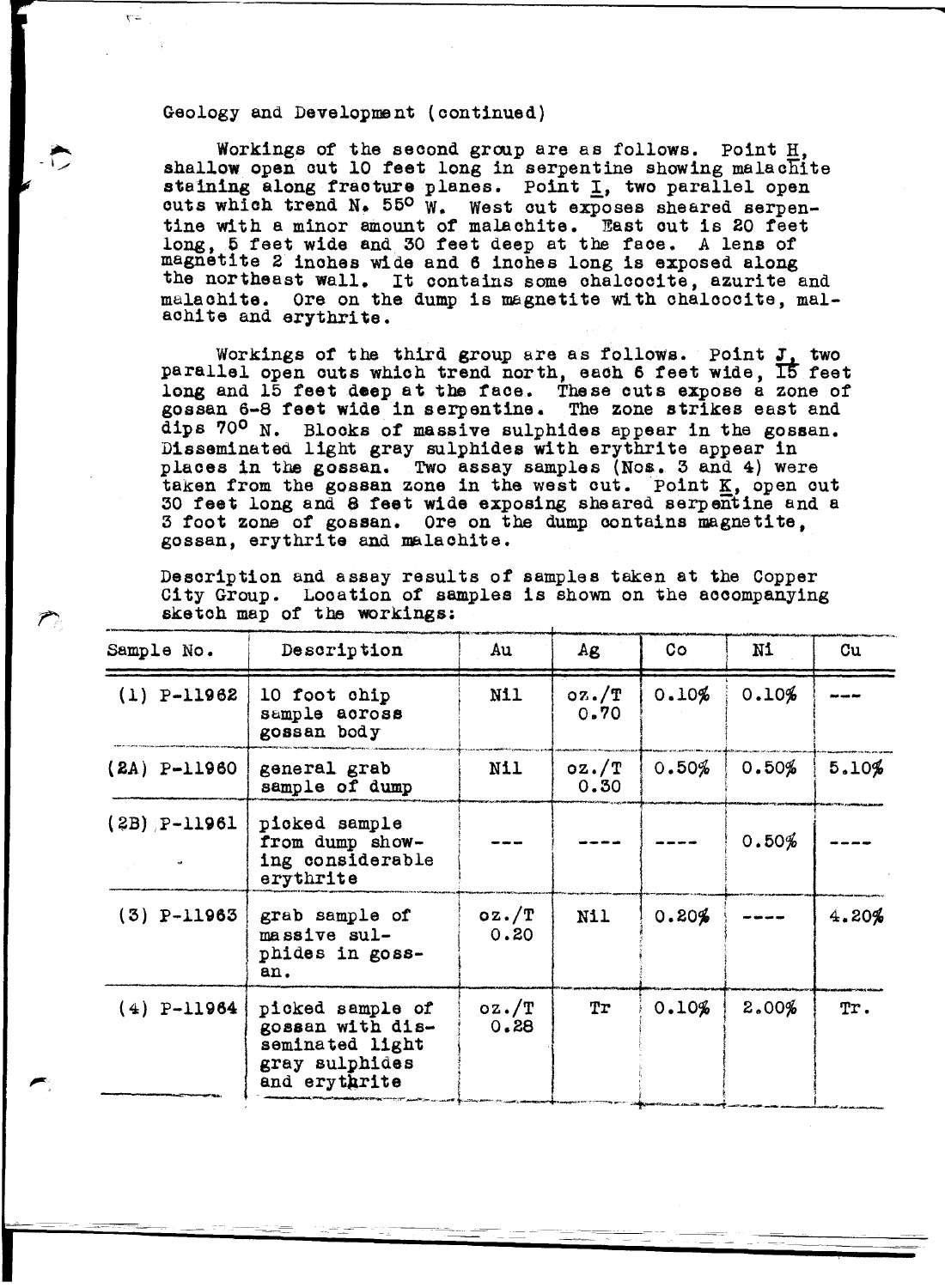### DESCRIPTION OF PROSPECTS

 $\cdot$  .

GRAY COPPER No. 8 (Cu, Co, Ni)

Owner: Ledą Kent

Area: 1 lode claim

- Location: The claim is located northeast of the Hurt cabin about  $1\frac{1}{4}$  miles on the trail extending to the North Fork of Collier Creek in sec. 1, T. 37 S., R. 12 W. The location out is about 600 feet due east of the trail and some 200 feet lower. Elevation at the cut is 1530 feet by aneroid.
- Geology and Development: Development work consists of one drift, trending N  $10^{\circ}$  E, now caved. The size of the dump indicates that the drift was possibly bO feet or more in length. Rock in the vicinity of the drift is largely massive serpentine with some sheared serpentine.

The dump consists of gossan with magnetite and some malachite. A grab sample (P-11965) from the dump consisting of magnetite and malachite assayed as follows: Au-0.08 oz/T., Ag-trace;  $Cu-1.0\%$ ; Co-0.10% and N1-0.50%.

-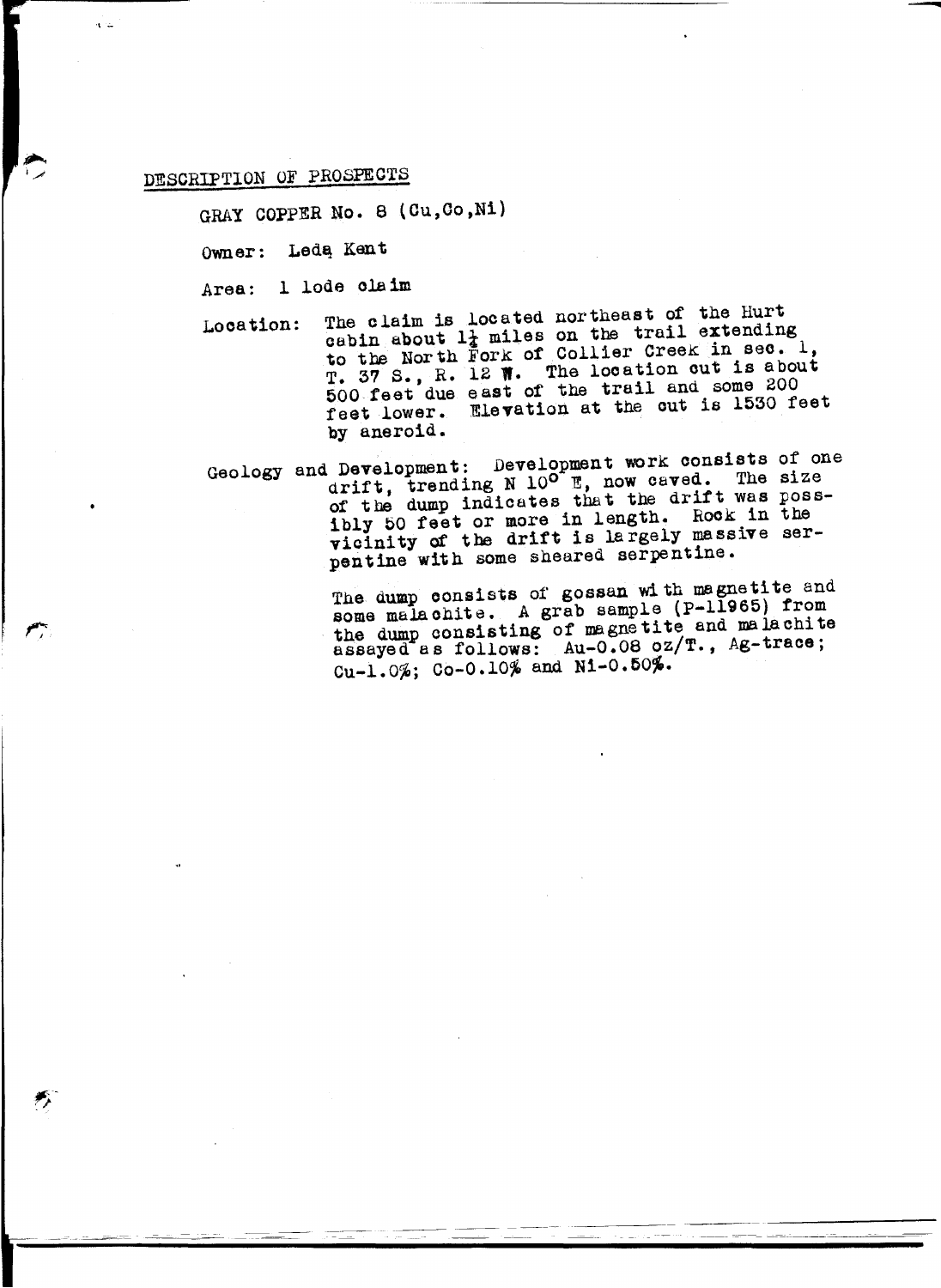#### DESCRIPTION OF PROSPECTS

ADAMS PROSPECT ( Cu)

Owner: Phil Adams, Gold Beach, Oregon

Area: l lode olaim

- Location: The claim is located northeast of the Hurt cabin about  $1\frac{1}{2}$  miles on the trail extending to the North Fork of Collier Creek in sec. 1, T. 37 S., R. 12 W. The location cut is about 600 feet east of the trail along the crest of a small ridge whioh divides the North and Middle Forks of Collier Creek. Elevation at the cut is 1820 feet by aneroid, about 100 feet lower than the trail.
- Geology and Development: Development work consists of a small out 8 feet long, 4 feet wide and 6 feet deep at the face, now badly caved. The dump shows some gossan with some malachite, chalcooite and magnetite. The gossan appears to be brecciated. A grab sample (P-11966) of the gossan assayed as follows: Au-nil; Ag-trace; Cu-3.70%. The predominant rock in the vicinity of the out is serpentine, usually sheared.

-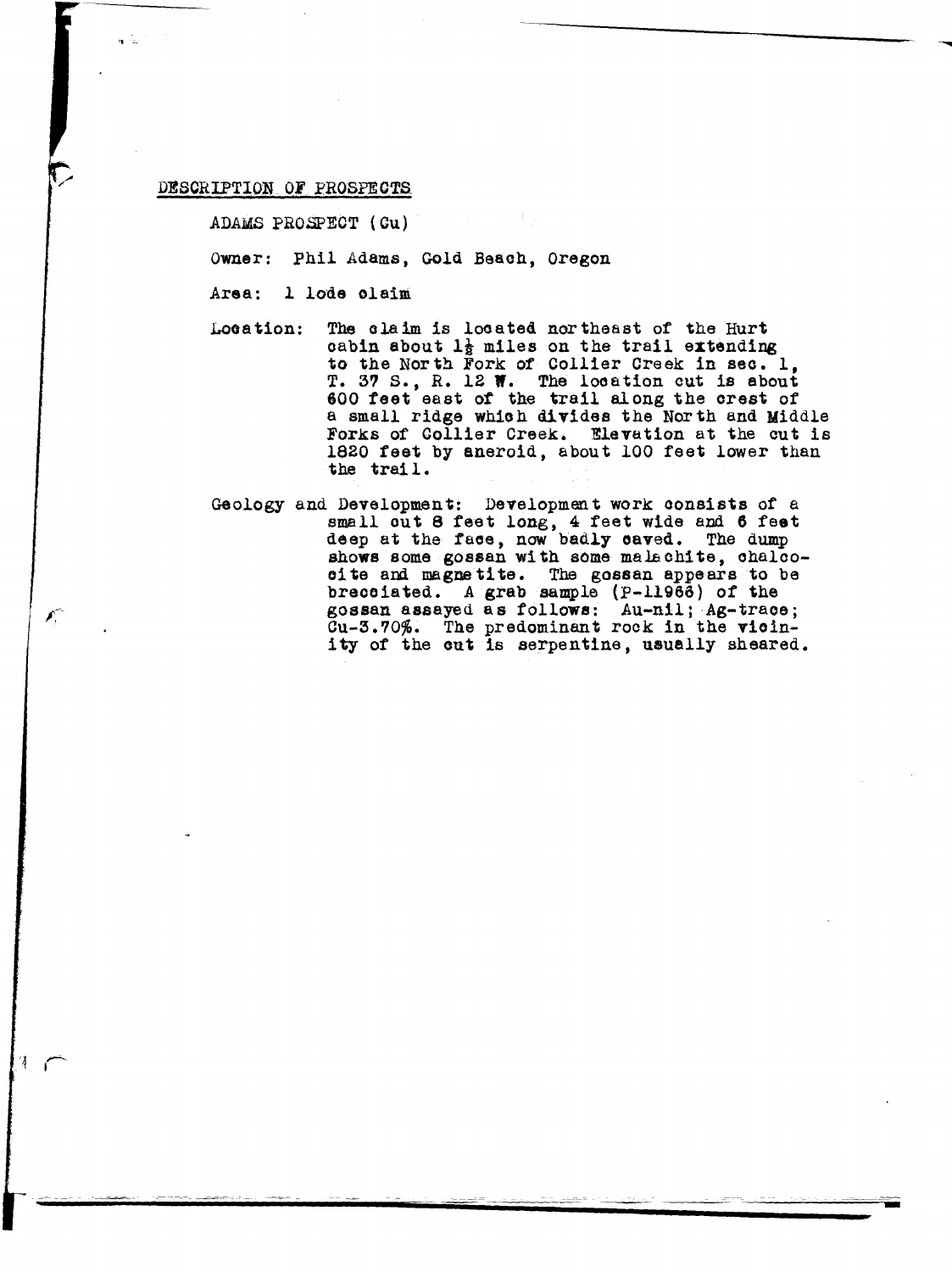#### DESCRIPTION OF PROSPECTS

r<br>Fransız<br>Fransız

GRAY COPPER No. 10 (Cu, Co, Ni)

owner: J.B. Myers, Gold Beaoh, Oregon

Area: l lode claim

Location: The claim is located on a aeries of benohea a tew hundred feet above the North Fork of Collier Creek in sec. 36, T. 36 s., R. 12 w. UCLIMET CLESA IN SEC. 50, I. 50 S., A. 12 W.<br>It is located just above the trail extending from the Hurt cabin to the North Fork of Collier Creek about  $l$  miles from the Hurt oabin. Elevation of principal cut--1975 feet.

Geology and Development: Development work consists of two small outs in serpentine. One cut which is located just above the trail shows no mineralization whatsoever. A second cut, about 60 feet elevation above the flrst is 15 feet long and 4 feet wide and exposes pieces of magnetite with minor malachite. Magnetite is reported to occur at several pla oes on the hillside above this cut. A grab sample  $(P-11967)$  of the magnetite from the dump assayed as follows: Cu-3.90%; Co- $0.10\%;$  and Ni-0.20%.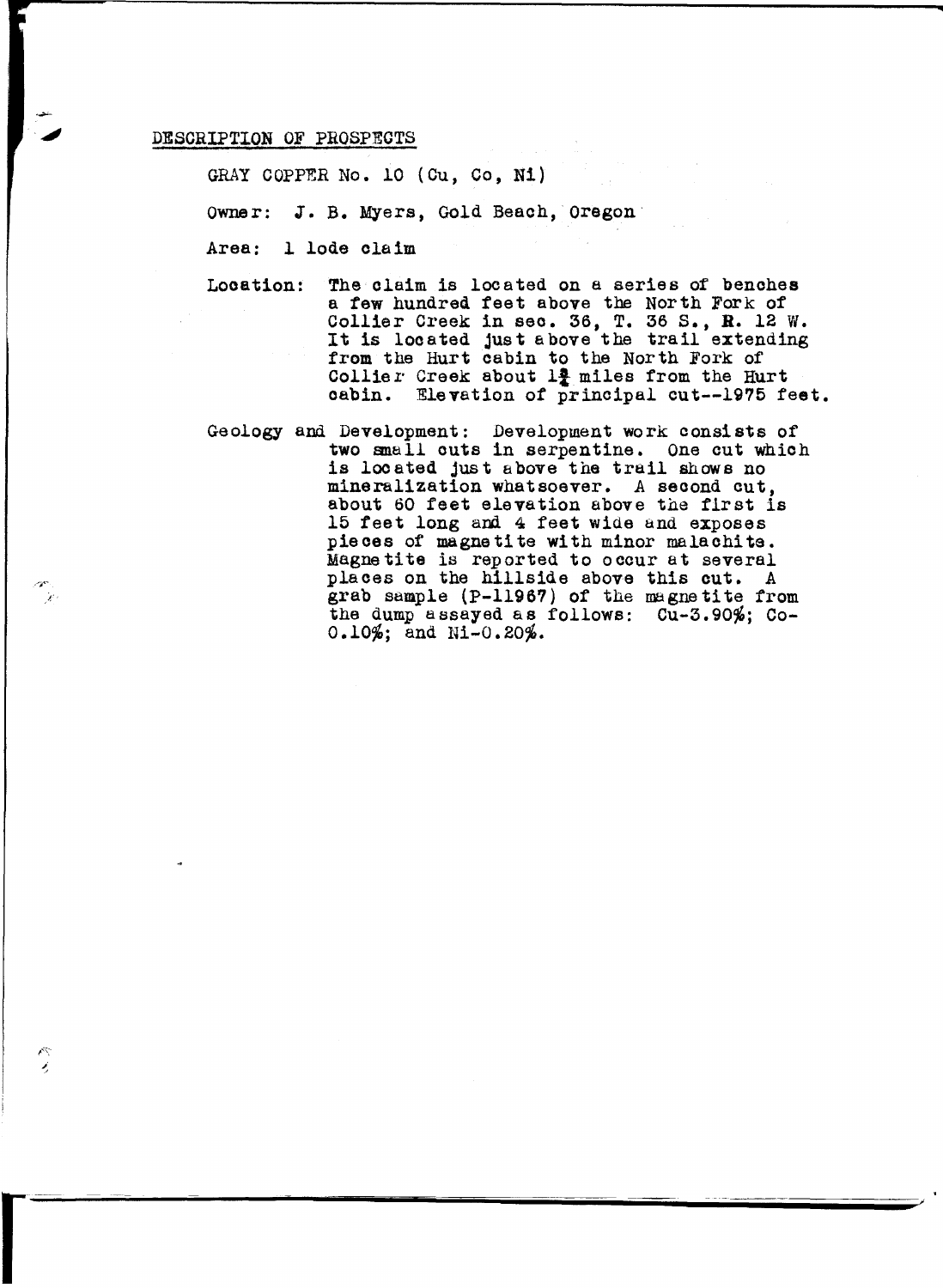REFERENCES: Butler, G. M., and Mitchell, G. J. 1916 Preliminary survey or the geology and mineral resources or Curry County, Oregon: Oregon Bureau or Mines and Geology, Mineral Resources  $\Delta \sim 10^4$  k of Oregon No. 2.

Informant: J. B. Myers

Report by: H. D. Wolfe

*,I* 

Ń.

Date of Report: April 25, 1962